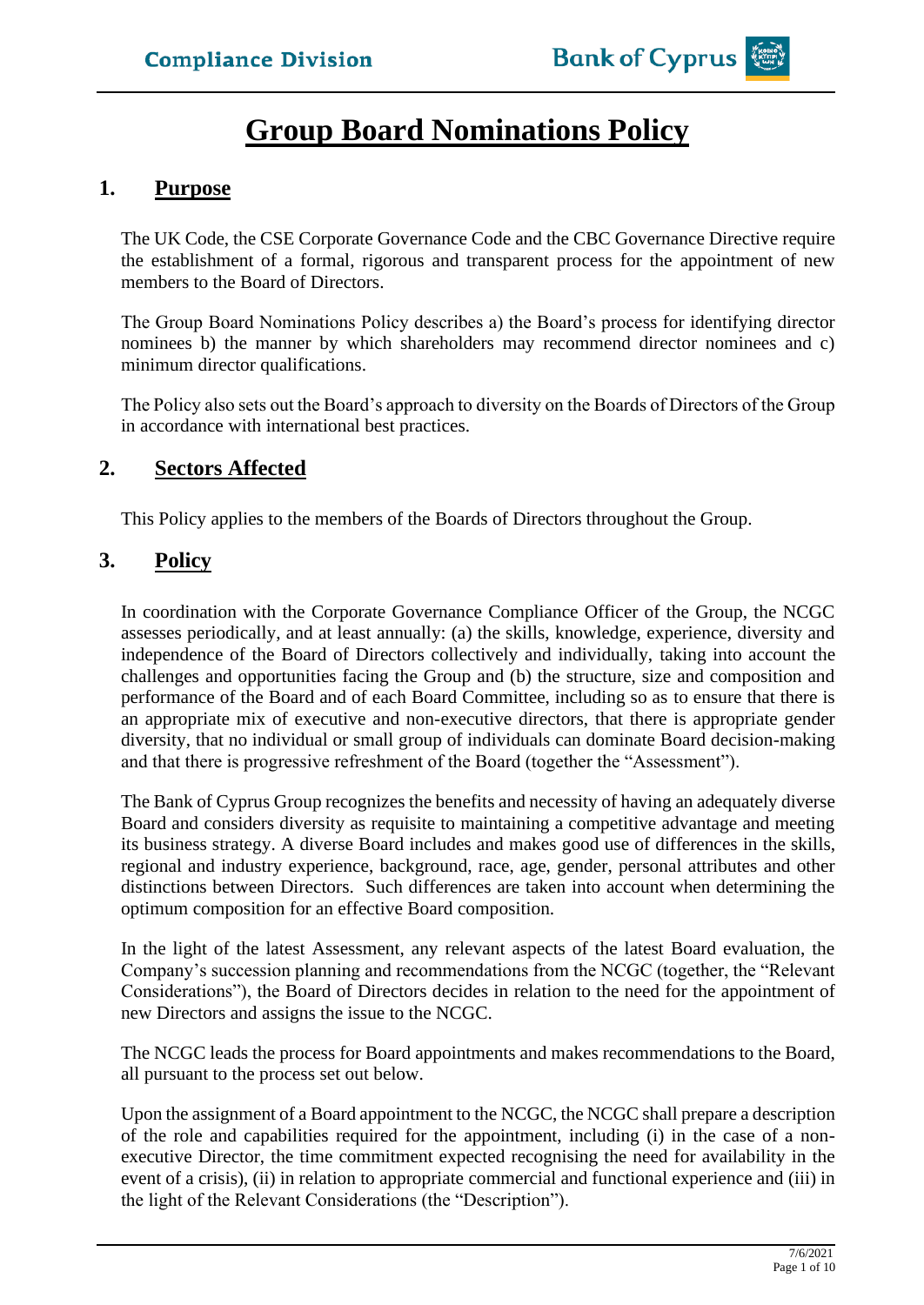The NCGC conducts the search for suitable candidates in a formal, rigorous and transparent manner, identifying individuals who satisfy the Description and who are otherwise qualified to become members of the Board of Directors, and then makes a recommendation to the Board on merit based on objective criteria, including skills, ethics and experience and irrespective of colour, race, nationality /ethnicity, disability, age, gender, religion, sexual orientation, political opinion or any other unfair criterion. In considering candidates, the NCGC will take into account whether a candidate has the skills, experience and background that adds to and complements the range of skills, experience and background of existing directors and has the necessary capabilities to undertake the role for which he/she is intended. Collectively the members of the Board shall have sufficient knowledge, professional competencies and experience to understand the Group's activities and related risks. In addition, the Committee shall take into account the following criteria, which form part of the Group Fitness & Probity Policy:

- **a) Integrity and Judgment**. Each candidate must be an individual of high personal and professional integrity and ethical behaviour and possesses the ability to exercise sound business judgment on a broad range of issues.
- **b) Experience and Accomplishments**. Each candidate shall have sufficiently broad experience and proven superior performance and shall have demonstrated significant achievements in business, finance, government, education, law, technology or other fields important to the operation of the Group.
- **c) Education and Knowledge**. Each director nominee shall be of a professional and educational background that enables him/her to have a general appreciation of the major issues facing banks. Such issues include corporate governance issues, regulatory obligations of a public issuer, human resources, technology, climate related and environmental risks and strategic business planning.
- **d) Commitment**. Each director nominee shall have the willingness and ability to devote the necessary time to Board duties, including preparing for and attending meetings of the Board and its Committees.
- **e) Representation of Shareholders**. Each director nominee must be prepared to represent the best interests of the Bank and its shareholders and must be committed to enhancing shareholder value.
- **f) Independence**. A majority of the directors shall be independent directors in accordance with the CSE, CBC and UK Code requirements as well as such other standards as the Board may adopt from time to time.
- **g) Financial Literacy**. At least one director who is eligible to serve on the Audit Committee of the Board as Chairperson shall be financially literate. He/she must have specialised knowledge and experience in the application of internal control procedures and accounting issues relevant to the Committee and must have significant, recent and relevant financial experience. In addition at least one directorshall possess appropriate knowledge and expertise on Human Resources and remuneration issues.
- **h) Skills**. Directors should have expertise in one or more of the following areas: accounting and finance, technology, management, international business, compensation, corporate governance, strategy, industry knowledge and general business matters.
- **i) Diversity**. The NCGC should give due regard to the benefits of a diverse Board, including in terms of gender, ethnic membership, professional experience, skills, background and psychological type (recognising that it is important to ensure that the Board is not composed solely of like-minded individuals) and ensure that targets set by the Board to achieve and maintain 40% female members are met.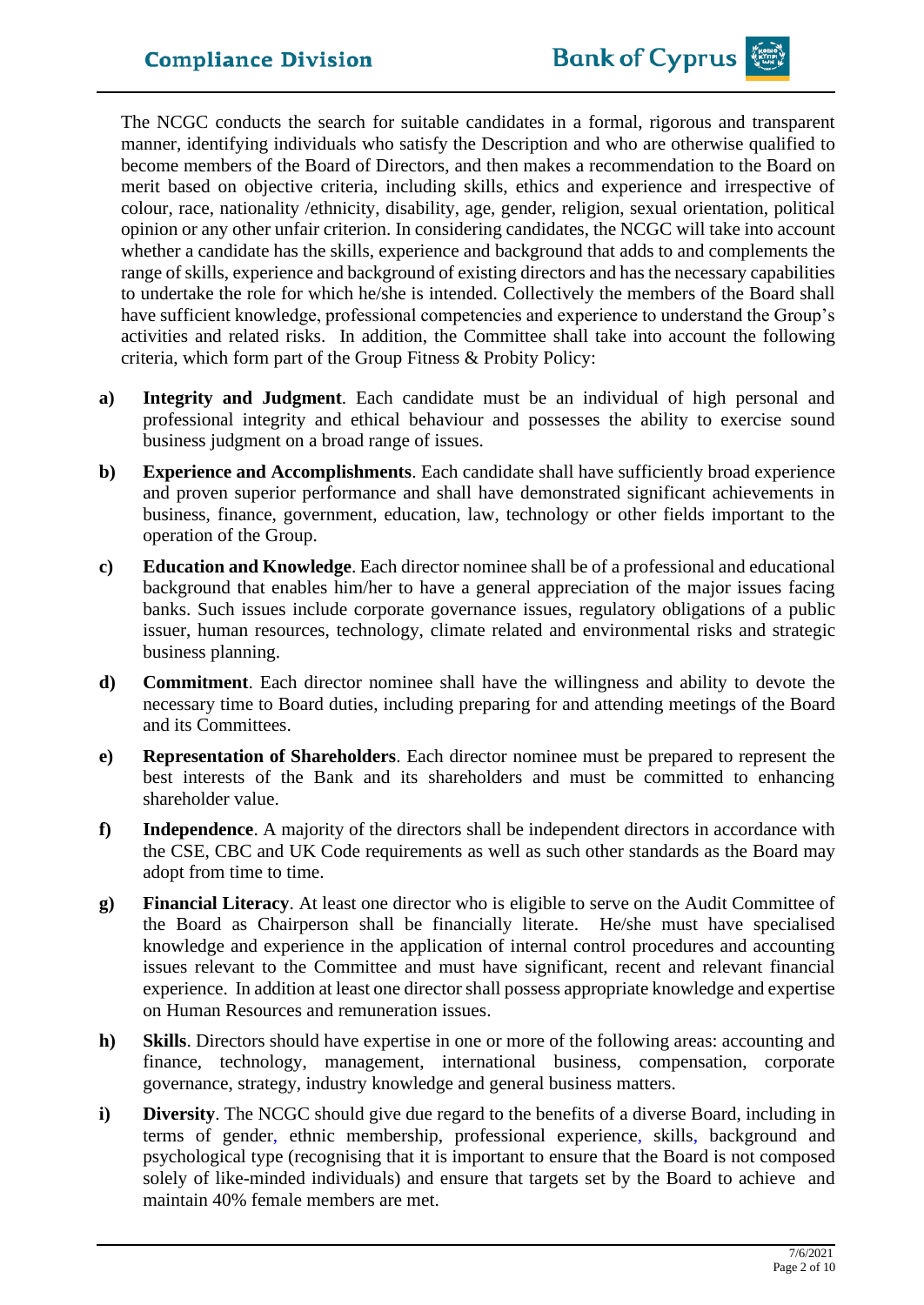**j) Committee Membership**. In the case of the appointment of a non-executive Director, account shall be taken of the necessary skills and knowledge required in relation to relevant Committees of the Board.

# **4. Roles and responsibilities**

The NCGC shall identify candidates for appointment to the Board using a variety of means as it determines are appropriate or necessary. The NCGC may use open advertising and/or retain any search consultancy (and approve such search firm's fees and other retention terms) to assist in the identification of candidates. The NCGC may also solicit recommendations from current and former directors, management or others who may be familiar with qualified candidates, and may consider current directors for re-election.

The NCGC will also consider candidates recommended for nomination to the Board by shareholders of the Company. Shareholders may make such a recommendation by submitting a completed Director Nomination Form, attached as Appendix A, not less than six (6) days nor more than twenty-one (21) days prior to the Annual General Meeting of shareholders. Completed Nomination Forms shall be sent to:

Company Secretary Bank of Cyprus Public Co Ltd 51 Stassinos Str. 2002 Strovolos Nicosia Cyprus

Or by email to: Company.Secretary@bankofcyprus.com

The NCGC:

Reviews and assesses Board composition while considering the benefits of all aspects of diversity including, but not limited to, those described in 3 above, in order to maintain an appropriate range and balance of skills, experience, knowledge and character on the Board;

Recommends the appointment of new Directors by considering candidates based on merit and with due regard for the benefits of diversity (including gender) on the Board;

Evaluates the annual performance of the Board, Board Committees and individual Directors by considering the balance of skills, experience, knowledge and independence of the Board, its diversity (including gender), how the Board works together as a whole and other factors relevant to its effectiveness; and

Initiates through executive search firms quests to identify suitable candidates including to meet targets set by the Group for a balanced gender representation on the Board.

The NCGC shall evaluate each candidate in the context of the Description and the Relevant Considerations and by also considering the following:

**a. Board Contribution**. The NCGC shall evaluate a candidate's mix of skills and qualifications and determine the contribution the candidate could be expected to make to the overall functioning of the Board and its Committees, including ensuring that executive directors are able to lead on setting and implementing strategy and that non-executive directors are (i)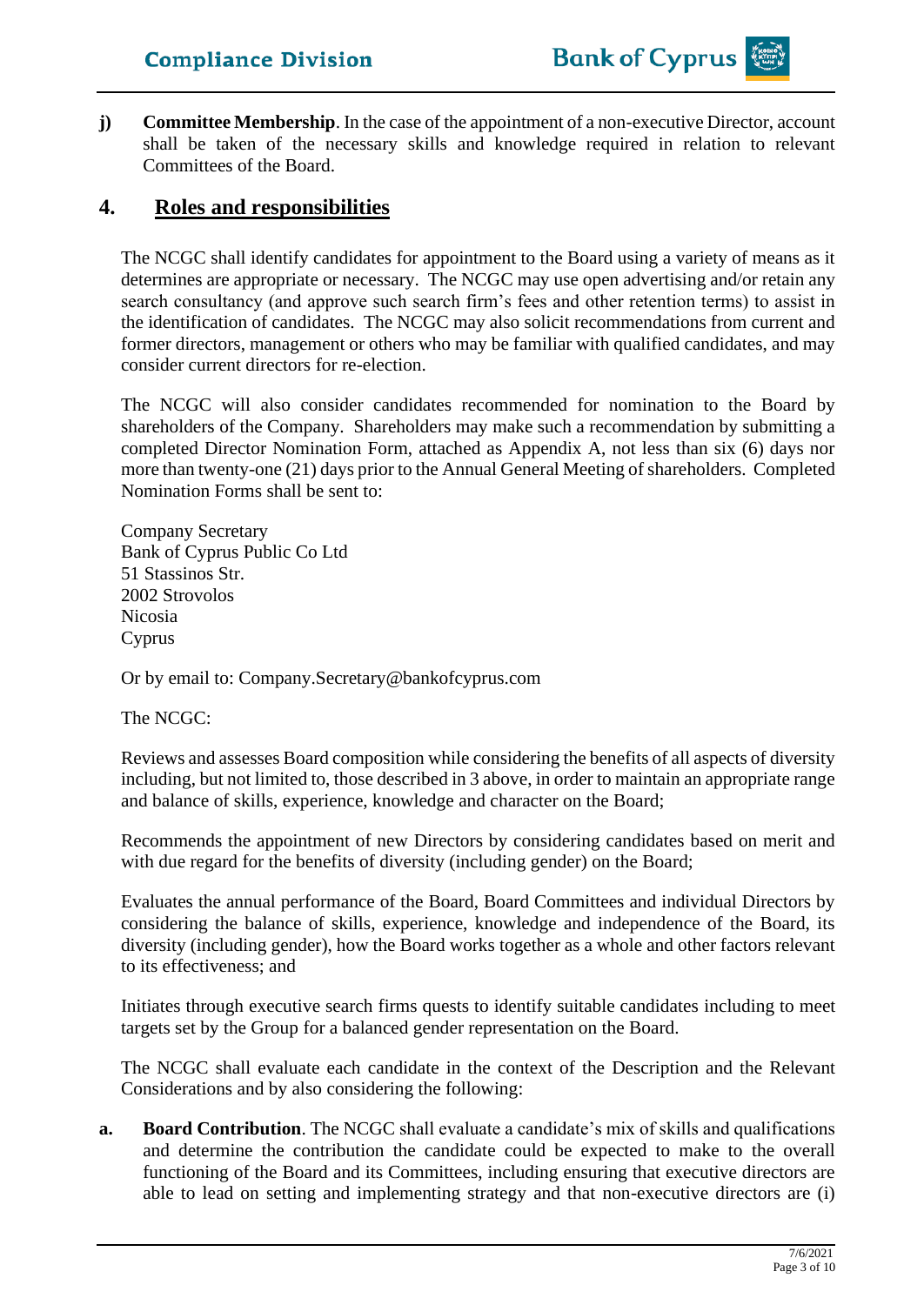independent in character and judgment, (ii) able to constructively challenge and help develop strategy and (iii) able to play an appropriate complimentary role with the Chairperson and the executive directors.

- **b. Past Performance**. With respect to current directors, the NCGC shall consider the latest evaluation of Board performance and effectiveness.
- **c. Interviews and Other Input**. The NCGC, at its discretion, may designate one or more of its members to interview any candidate. In addition, the NCGC may seek input from the Group's CEO or other member of the Group's management or the Board who may interview any candidate and will seek third party references.
- **d. Shareholders' Recommendation**. The NCGC will seek and consider information concerning any relationship between the shareholders and the candidate to determine if the candidate can represent the interests of all shareholders. The Director Nomination Form must provide that the potential candidate has indicated a willingness to serve as a director, to comply with the expectations and requirements for Board service as publicly disclosed by the Company and to provide all the information necessary to conduct an evaluation of the candidate.

The CGCO after collecting all the information relevant for the nomination of a director shall proceed with full due diligence of the candidate and assessment of potential conflicts of interest that may arise due to the candidate's current employment or affiliations. The CGCO will prepare a report for the NCGC.

The Company Secretary must properly and adequately minute the meeting (i.e. record explicitly who nominated the candidate, the procedure followed to arrive at the recommendation to the Board) so that a body of evidence is available for competent authorities and as a means to ensure compliance with relevant procedures.

When considering the appointment of the Chairperson, the meeting should be chaired by the Senior Independent Director, unless he/she is a candidate, in which case the member with the longest tenure on the Board will chair the meeting, but will not have a casting vote. When considering the appointment of a non-executive Director, the NCGC shall ensure that a candidate's other significant commitments are disclosed to the Board before appointment, with a broad indication of the time involved.

The NCGC will prepare a report and make a recommendation to the Board of Directors for suitable candidates to be appointed as Directors. Where relevant, the NCGC will indicate in its reports the range of candidates considered, the selection process followed, and the key considerations that were relevant for the selection of the proposed candidate/s relative to other candidates, all in the context of the Relevant Considerations and the Description. The Chairperson of the NCGC must confirm to the Board that the process described in the Nominations Policy was followed.

The Board of Directors will examine the NCGC's report and decide accordingly, taking into consideration the Relevant Considerations (including succession planning for meeting the needs of Board composition). The Board's decision on the selected candidate for appointment as Director will be submitted by the CGCO to CBC and the ECB for their approval/consent, as required by regulatory arrangements. Once the CBC/ECB consent for the appointment is received, the Chairperson of the Board sends an appointment letter (attached as Appendix B) to the new Director, setting out the terms and conditions of appointment and the expected time commitment.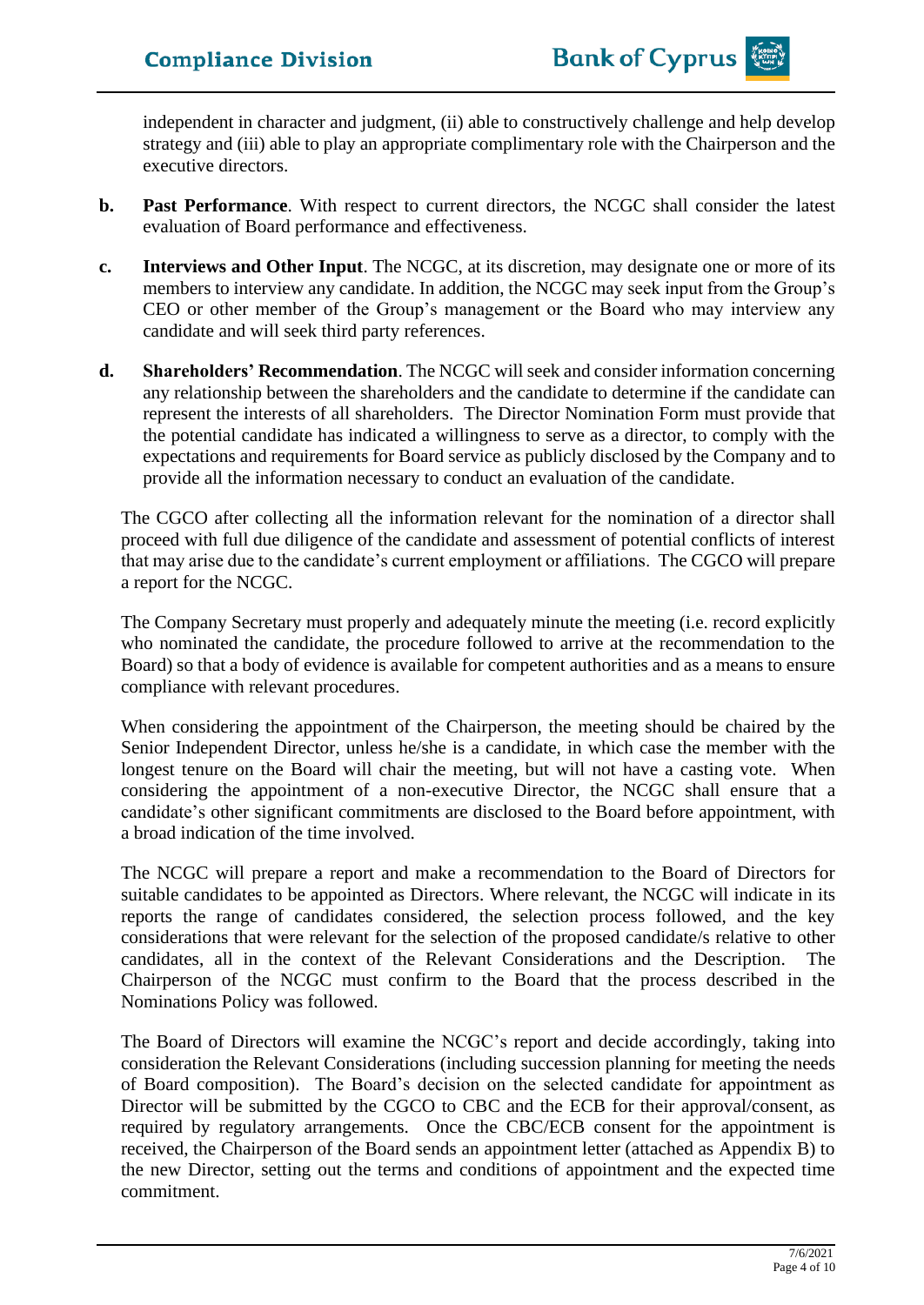The appointment is ratified with the written acceptance of the content of the appointment letter by the nominee. The appointment is valid until the next Annual General Meeting of shareholders where the Director must offer himself/herself for election by the shareholders.

On appointment of a non-executive Director, the applicable terms and conditions of appointment shall be made available for inspection at the company's registered office during normal business hours and at the AGM.

The Directors in office are subject to an annual effectiveness review and based on the results of this review the Committee recommends to the Board that each Director proposed annually for re-election continues to be effective and that each one demonstrates the level of commitment required in connection to their role on the Board and the needs of the business.

## **5. Monitoring, Reviewing and Reporting**

As part of the Committee's annual review of the structure, size and composition of the Board, the Committee will expressly consider and recommend to the Board on the subject of the diversity of the Board, any measurable objectives to be set for implementing the Policy (or adjustments to objectives already set) and (if measurable objectives are set) progress made towards achieving those objectives.

The NCGC shall recommend director nominees to the Board based on its assessment of overall suitability to serve on the Board in accordance with this Policy.

The NCGC shall maintain any records it deems necessary regarding its process for identifying and evaluating candidates for election to the Board. This archive will be maintained for a five year period. A candidate that may not fit in with the overall composition of the Board at a certain time will not necessarily be deemed as not fit and proper and may in future be considered again for nomination.

The NCGC will review the Group's Nomination Policy annually to ensure its effectiveness and recommend to the Board any revisions for approval.

A summary of this Policy's key principles and provisions will be provided in the Corporate Governance Report which forms part of the Annual Report of the Company. Its key principles and provisions are available on the Company's official website.

*The information contained on this website is provided only as general information. The material on this website is owned by Bank of Cyprus Holdings Plc.*

*While Bank of Cyprus Holdings Plc endeavors to keep information up to date, it makes no representations or warranties of any kind, express or implied, about the completeness accuracy, suitability or availability with respect to the information contained on the website for any purpose. Any reliance you place on such information is therefore strictly at your own risk.* 

*In no event will Bank of Cyprus Holdings Plc be liable for any loss or damage including without limitation, indirect or consequential loss of damage, or any loss or damage whatsoever arising out of, or in connection with the use of this website's information.*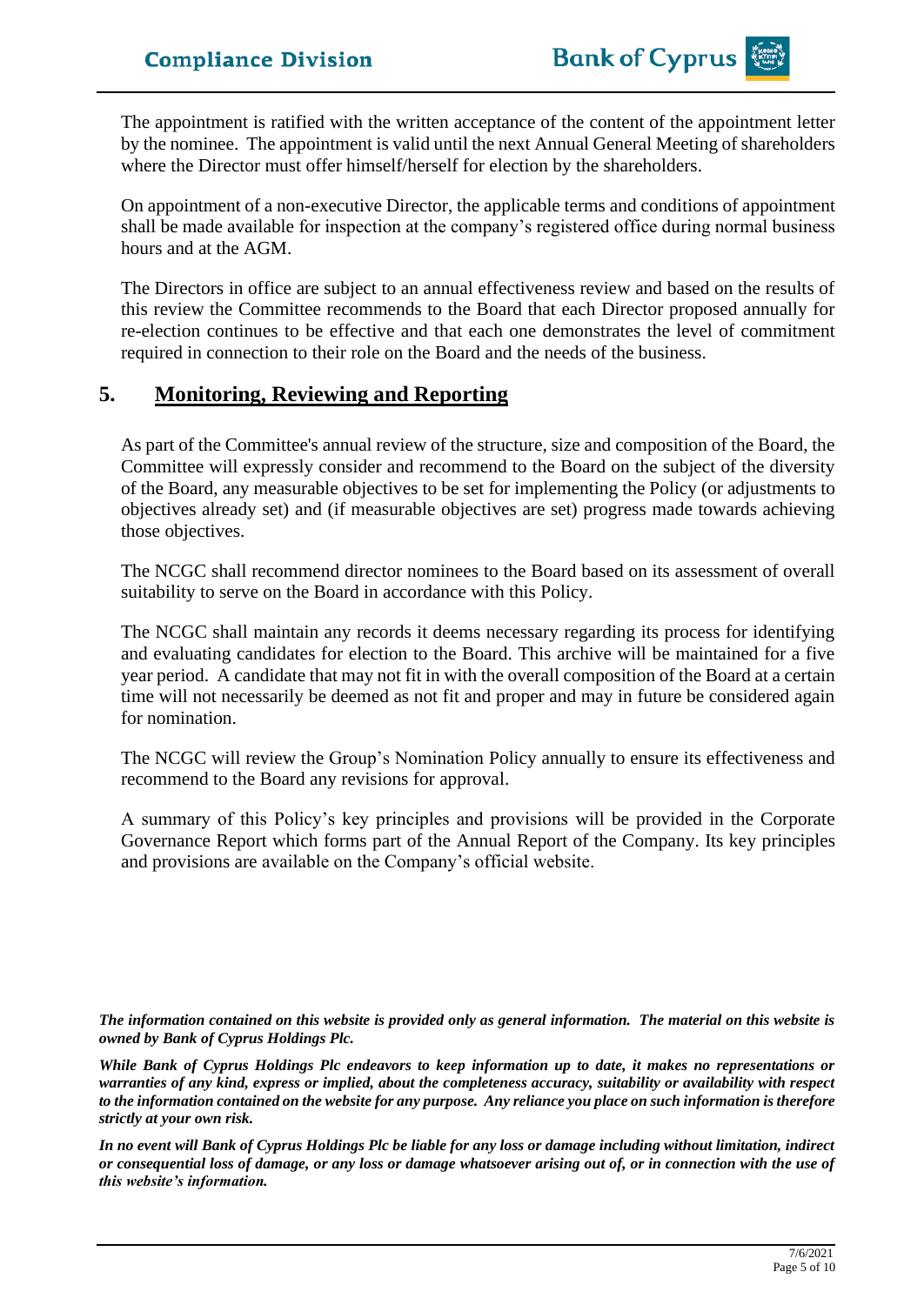

**Appendix A**

#### Director Nomination Form

Date: Company Secretary Bank of Cyprus Public Co Ltd 51 Stassinos Str., 2002 Strovolos, Nicosia Cyprus

I, the undersigned member of the company, give you notice of my intention to propose of …………………………………………………., for appointment to the office of director at the next general meeting of the company convened xx/xx/xx. Name of shareholder: Number of Shares held directly or indirectly by the shareholder:

Has the Candidate agreed to have his/her name submitted for consideration and to provide the Nominations and Corporate Governance Committee all information needed to conduct its evaluation of the Candidate:

Has the Candidate agreed to abide by all the requirements for membership on the Board of Directors set forth in the Group Nominations Policy:

Candidate's Contact Information:

Address: E-mail address: Phone Number: Fax number:

Please attach a current Curriculum Vitae of the Candidate outlining (at a minimum) the Candidate's educational background, work history, awards and accomplishments, past experience as a board member, leadership experience, any financial training or experience, current boards on which the Candidate may serve, date of birth, current place of residence and nationality.

Please describe why the Shareholder believes the Candidate should be nominated as a Director of the Bank of Cyprus Public Company Ltd

Please describe in detail all past and current relationships between the Candidate and the Shareholder, including but not limited to, any family relationship, any business or commercial relationship, any employment relationship, any relationship relating to any charitable or non-profit organisation and any investment relationship.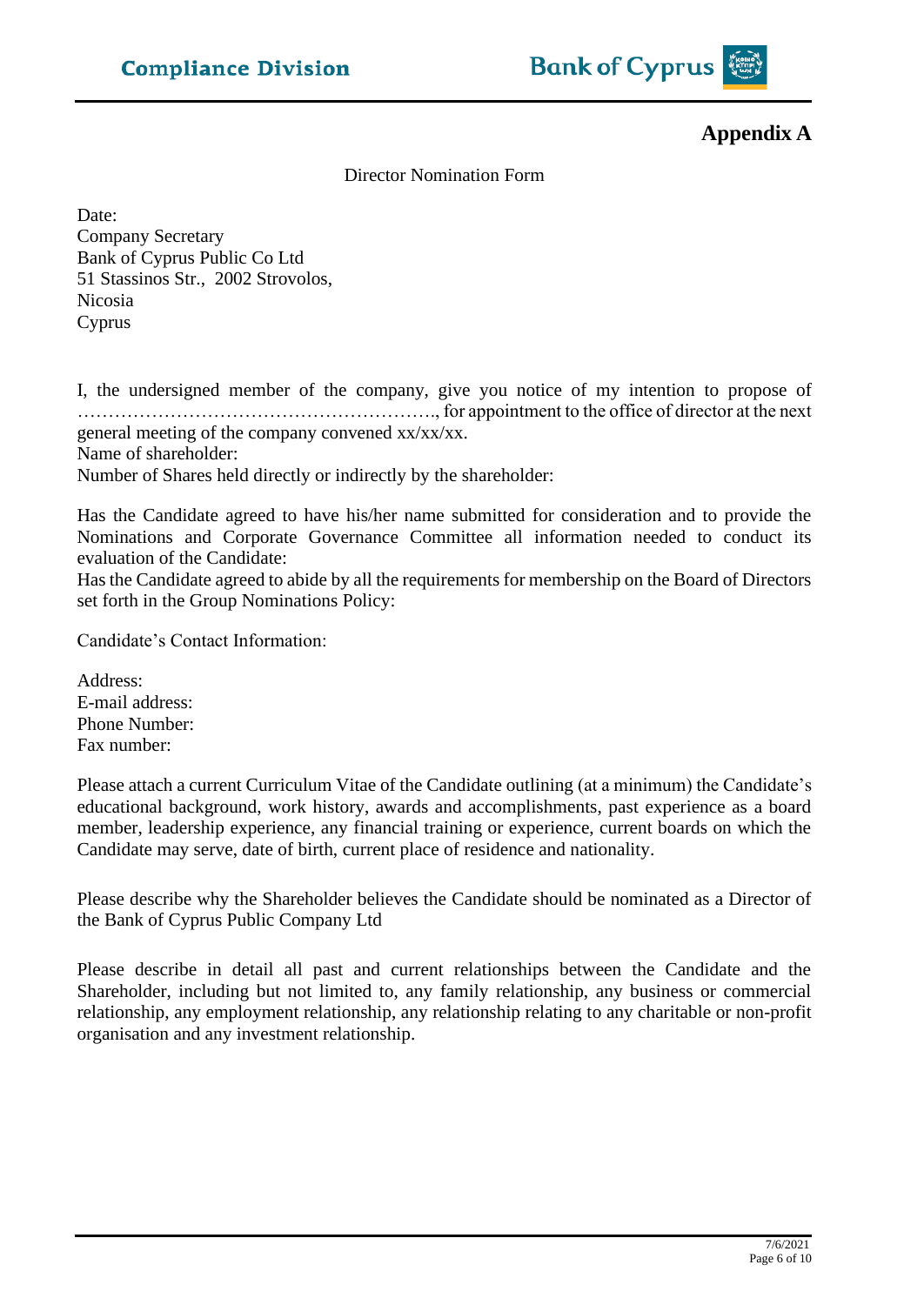# **Appendix B**

On [date], upon the recommendation of the Nominations and Corporate Governance Committee, the Board of Directors of the Bank of Cyprus Holdings plc ('the Company') has appointed you as non-executive director. I am writing to set out the terms of your appointment. It is agreed that this is not a contract of employment, nor a contract for services.

#### **Appointment**

Your appointment will be for an initial term of three years commencing on [date], unless otherwise terminated earlier by the shareholders. The appointment will be subject to the Company's Articles of Association (a copy of which will be provided to you) and to approval by the Central Bank of Cyprus. Continuation of your appointment is contingent on satisfactory performance and re-election at forthcoming AGMs.

Notwithstanding the other provisions of this letter, the appointment may be terminated at any time by the Company in accordance with the Company's Articles of Association, or upon your resignation. Upon such termination or resignation for any reason, you shall not be entitled to any damages for loss of office and no fee will be payable to you in respect of any unexpired portion of the term of appointment.

During the appointment you may be asked to serve on one or more of the Board Committees including Audit, Risk, Nomination & Corporate Governance and Human Resources & Remuneration and you will be provided with copies of the terms of reference for each of those Committees.

You are considered to be independent Non-Executive director and will be identified as such in the annual report and other documentation. If circumstances change, and you believe that your independence may be in doubt, you should discuss this with the Chairperson as soon as possible.

Your terms of appointment will be available on the Company's official website.

#### **Time Commitment**

Overall we anticipate a time commitment of a sufficient number of days per month to allow for attendance at Board meetings, Committee meetings and the AGM. In addition, you will be expected to devote appropriate preparation time ahead of each meeting.

By accepting this appointment, you have confirmed that you are able to allocate sufficient time to meet the expectations of your role.

#### **Role**

Non-executive directors have the same general legal responsibilities to the Company as any other director. The Board as a whole is collectively responsible for the success of the Company. The Board:

 $\triangleright$  Provides leadership of the company within a framework of prudent and effective controls which enable risk to be assessed and managed;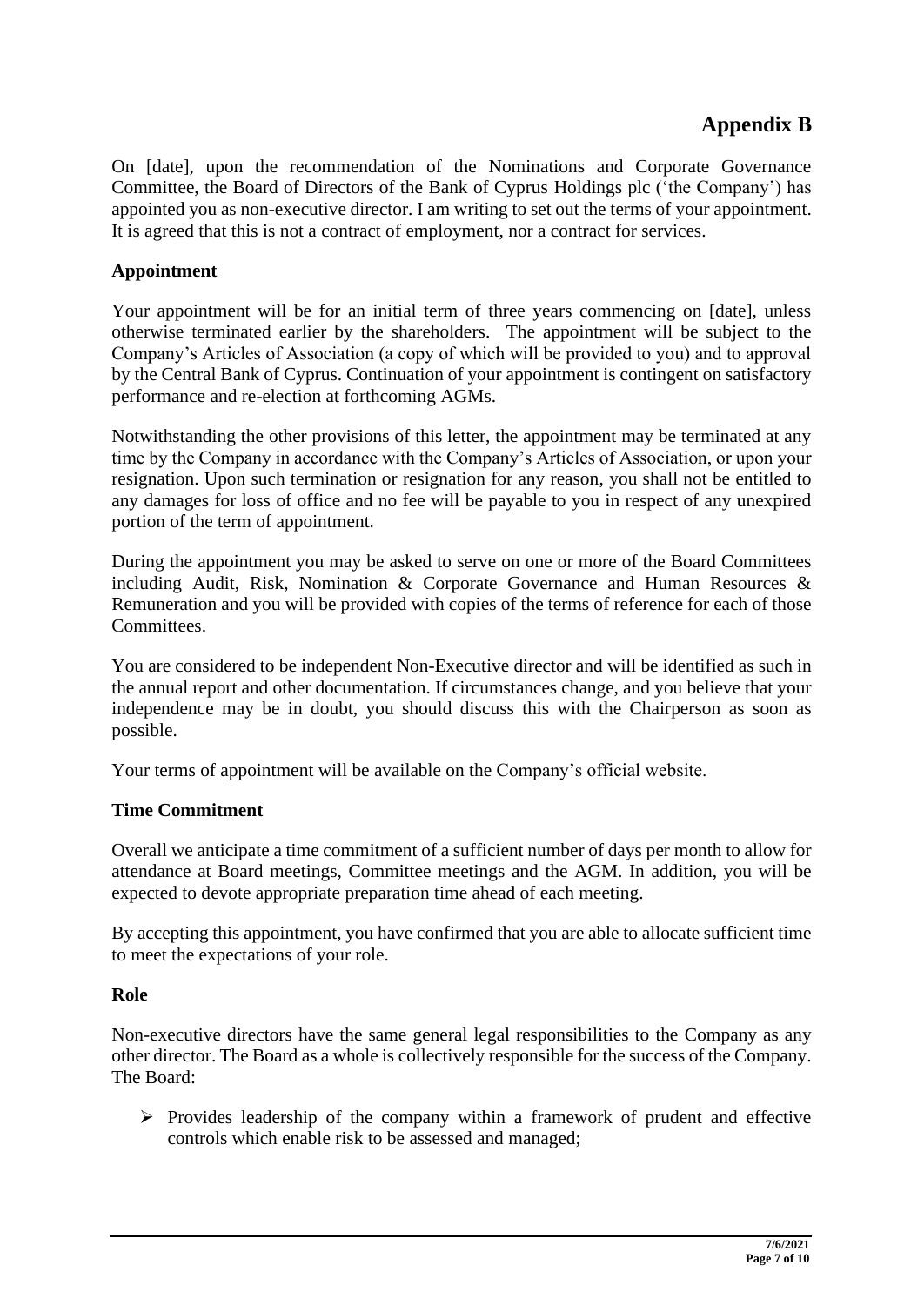- ➢ Sets the Company's strategic aims, ensures that the necessary financial and human resources are in place for the company to meet its objectives, and reviews management performance; and
- ➢ Sets the company's values and standards and ensures that its obligations to its shareholders, customers and other stakeholders are understood and met.

All directors must take decisions objectively in the interest of the Company.

In addition to these requirements of all directors, the role of the non-executive director has the following key elements:

- ➢ **Strategy**. Non-executive directors should constructively challenge and help develop proposals on strategy;
- ➢ **Performance**. Non-executive directors should scrutinise the performance of management in meeting agreed goals and objectives and monitor the reporting of performance;
- ➢ **Risk**. Non-executive directors should satisfy themselves on the integrity of financial information and that financial controls and systems of risk management are robust and defensible; and
- ➢ **People**. Non-executive directors are responsible for determining appropriate levels of remuneration of executive directors and have a prime role in appointing, and where necessary removing, executive directors and in succession planning.

The role of the Board, of [Chairperson/SID/non-executive Directors], is set out in more detail in the Board Manual, a copy of which will be provided to you.

#### **Fees**

You will be paid a fee of  $\epsilon$ [amount] gross per annum which will be paid quarterly in arrears and which will be subject to an annual review by the Board and approval by the AGM. The fee is inclusive of your position as a Non-executive Director and of your membership of any Board Committee.

You will have no entitlement to any bonus during the appointment and no entitlement to participate in any share scheme or pension scheme operated by the Company.

#### **Expenses and Independent Professional Advice**

In addition to the fee described above, the Company will reimburse you for all reasonable and properly documented expenses you incur in performing your duties. You should submit any details of expenses incurred to the Company Secretary.

Occasions may arise when you consider that you need professional advice in the furtherance of your duties as a director. Circumstances may occur when it will be appropriate for you to seek advice from independent advisors at the Company's expense. This can only be done following approval by the Board. A copy of the Board's agreed procedure under which directors may obtain such independent advice can be provided on request.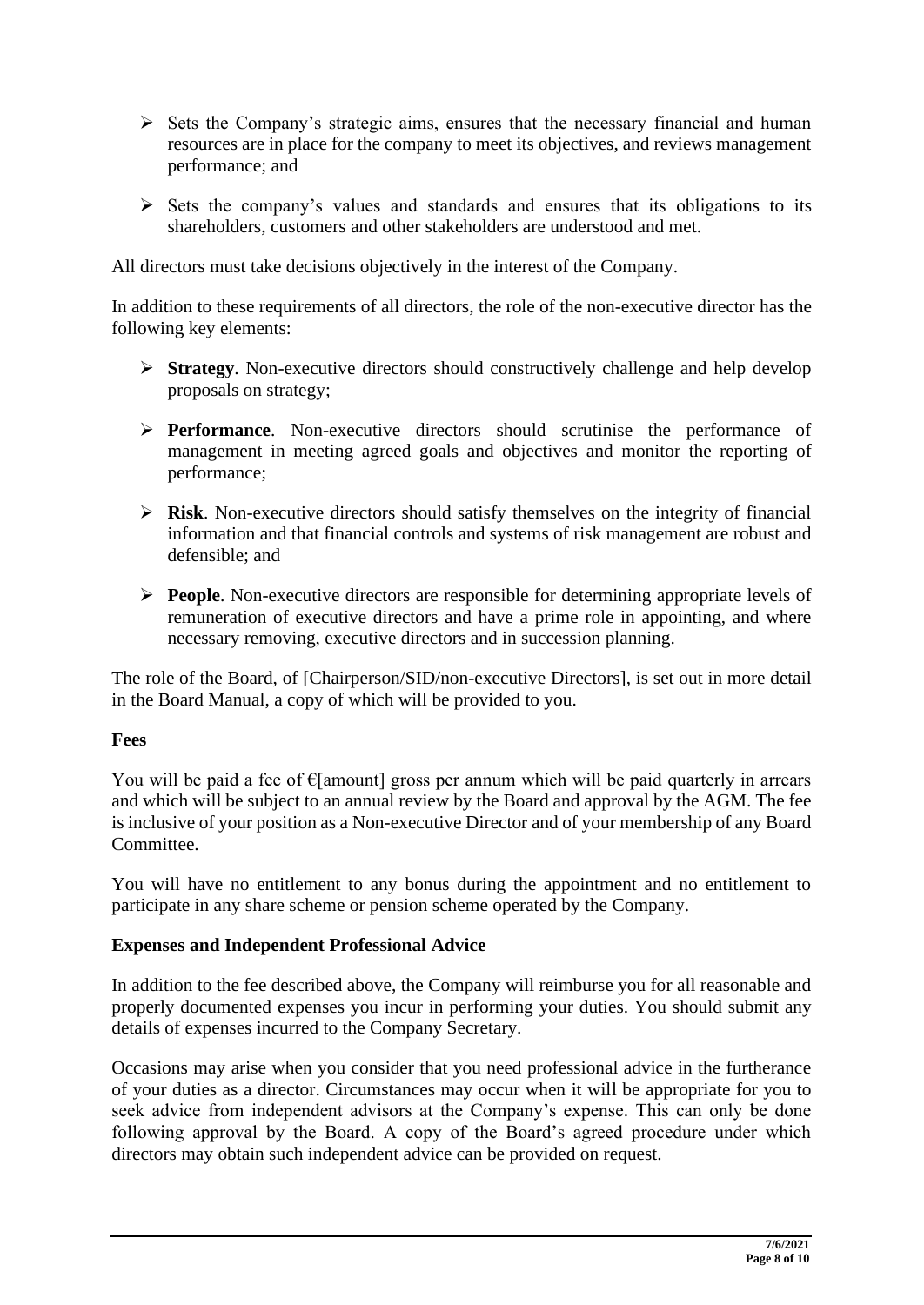#### **Other Directorships and Business Interests**

It is accepted and acknowledged that you have business interests other than those of the Company and have declared any conflicts that are apparent at present. In the event that you become aware of any potential conflicts of interest, these should be disclosed to the Chairperson and Company Secretary as soon as apparent.

The agreement of the Chairperson should be sought before accepting any other (or further) directorships or any major external appointments that might impact on the time you are able to devote to your role as a non-executive director of the Company.

#### **Code of Conduct**

During the appointment you will comply with any relevant regulations as may be issued by the Listing Rules of the United Kingdom Listing Authority, the UK Corporate Governance Code, the Central Bank of Cyprus, the Cyprus Stock Exchange or the Cyprus Securities and Exchange Commission and such other requirements as the Board of Directors may from time to time specify.

#### **Confidentiality**

All information acquired during your appointment is confidential to the Company and should not be released, either during your appointment or following termination (by whatever means), to third parties without prior clearance from the Chairperson.

On termination of the appointment you will deliver to the Company all documents, papers and other property of or relating to the business of the Company or any Group company which are in your possession, custody or power by virtue of your position as a Non-Executive Director of the Company. The Company is able to arrange the disposal of papers that you no longer require.

#### **Price Sensitive Information and Dealing in the Company's Shares**

Your attention is drawn to the requirements of the relevant regulatory framework and the Group Market Abuse Policy in relation to the disclosure of price sensitive information and dealing in the Company's financial instruments. You should avoid making any statements and/or transactions that might risk a breach of these requirements. A copy of the relevant current Dealing Code will be provided to you separately. If in doubt, contact the Director of Group Compliance Division or Company Secretary.

#### **Induction**

Immediately after appointment, the Company will provide a comprehensive induction. This will include the provision of various documents, site visits and meetings with senior management.

#### **Training**

On an on-going basis and further to the annual evaluation process, we will make arrangements for you to develop and refresh your skills and knowledge on areas which we mutually identify as being likely to be required, or of benefit to you, in carrying out your duties effectively. You should endeavour to make yourself available for any relevant training sessions which may be organised for the Board.